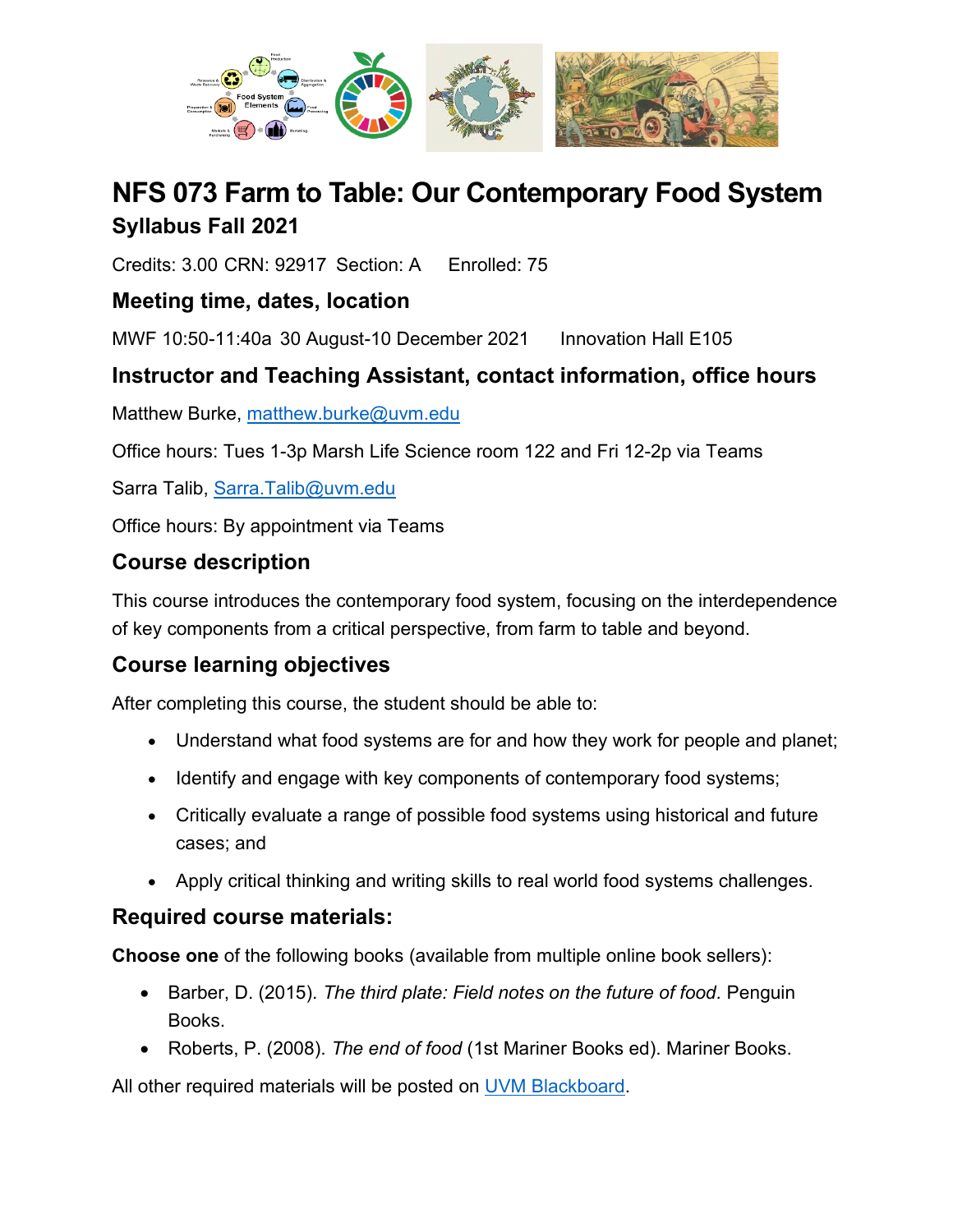## **Course activities**

Students will achieve the course objectives through course activities to include:

- Engagement with required readings and course materials
- Participation in discussion in person and online
- Independent writing
- Direct personal experience

### **Assessments (graded work)**

Learning objectives will be assessed according to the following assignments and expectations. Detailed descriptions of assignments will be provided separately.

#### **Regular class attendance and participation 10%**

Attend each scheduled class period throughout the semester. Arrive prepared by reading and viewing all assigned materials before class. Engage actively with in-person group discussion.

#### **Weekly participation using Blackboard's Discussion Board 50%**

Contribute an initial post on the week's readings and course materials. The initial post must be available in the Discussion Board by Friday 12pm of each week. By the following Monday BEFORE CLASS contribute at least one response to another student's initial post. Ten sets of posts at 5% each.

#### **Practice and reflection assignment 25%**

Each week participate directly with a chosen aspect of the local food system. Find a local farm, restaurant, distributor, nonprofit to volunteer one hour per week beginning no later than Friday 10 September 2021. By the following Monday BEFORE CLASS contribute a short reflection on your experience as a post to the Discussion Board.

#### **Future food system paper 15%**

This paper will build on skills and information learned throughout the course. You will use credible evidence to argue for and speculate on a future food system. This paper (5-10 pages) is due via Blackboard by 11:59pm on Friday 10 December 2021. If you would like feedback on an outline, this must be submitted by Blackboard no later than Friday 12 November 2021.

#### **Extra credit 1%**

Select from a short list of films and videos relevant to this course and write a 250-350 word commentary which discusses how this resource fits with the course content,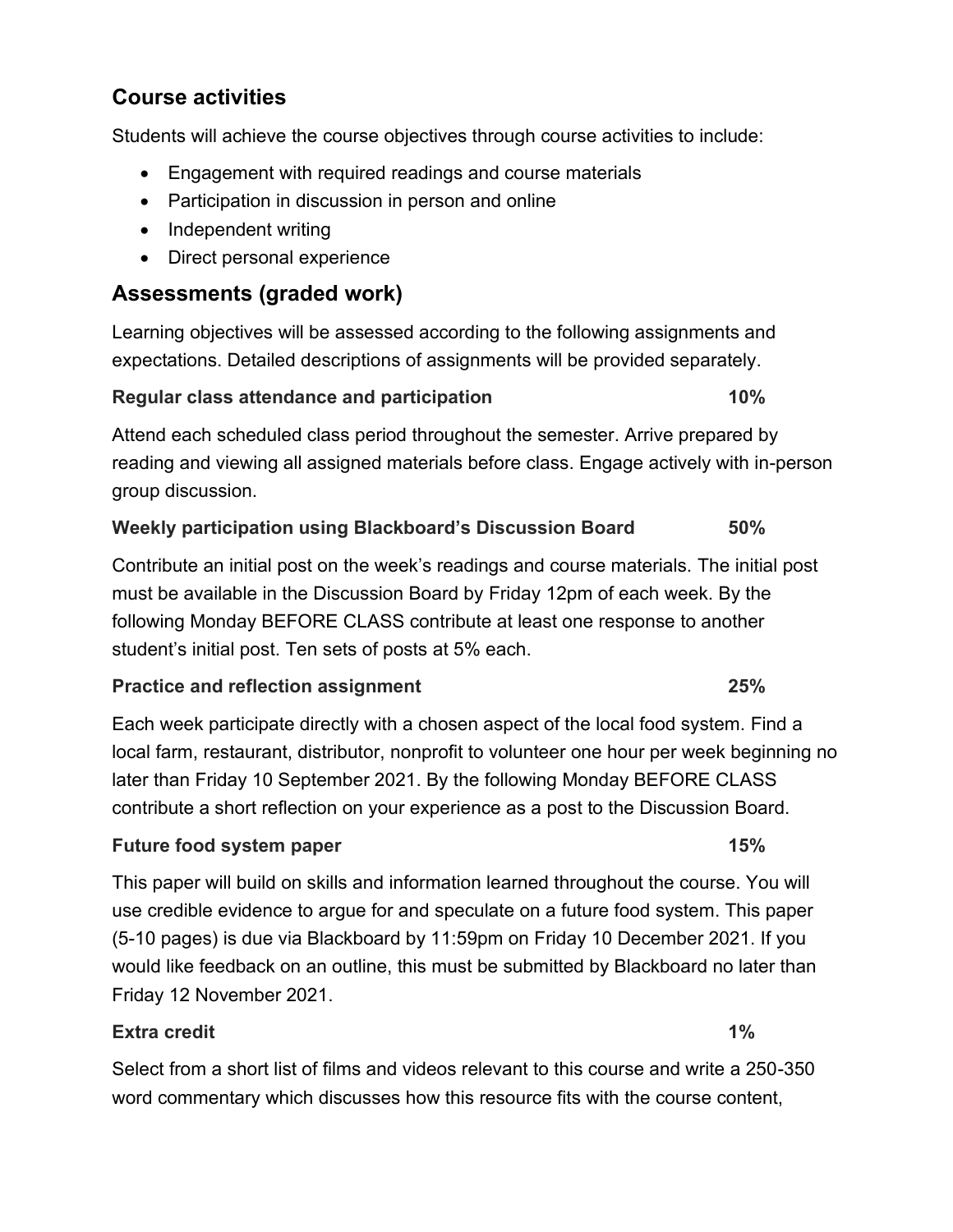whether and how it enriched your learning, and an argument as to whether it should be included in the course in the future. Alternatively, present two short in-class contributions on an aspect of food culture that is personally meaningful (poem, song, visual art, family recipe…). Requires advance notice.

## **Modality description and meeting pattern**

This course will involve synchronous and asynchronous participation. Every week you will engage with the course in three formats: (1) review weekly course materials at a time that works for you; (2) attend class in person on Monday, Wednesday, and Friday; and (3) participate in a direct experience at a time as arranged.

## **Potential changes during the semester**

The University of Vermont reserves the right to make changes in the course offerings, mode of delivery, degree requirements, charges, regulations, and procedures contained herein as educational, financial, and health, safety, and welfare considerations require, or as necessary to be compliant with governmental, accreditation, or public health directives. <http://catalogue.uvm.edu/> If we switch to remote, we will use [Teams.](https://teams.microsoft.com/l/team/19%3aNgYKe33Pbo63bsoYqci0-HG-y0MQkpP8HT1yuAkHmFE1%40thread.tacv2/conversations?groupId=f799ad89-bc33-4f67-a57e-bd03d57363e0&tenantId=1c177758-4d6b-43dc-aaeb-3b9c42562967)

## **Technical support**

Students, please read this technology check list to make sure you are ready for classes. <https://www.uvm.edu/it/kb/student-technology-resources/>

Contact the Helpline (802-656-2604) for support with technical issues.

### **General education or other requirements satisfied**

Diversity Category 2 (Diversity of Human Experience); Sustainability

### **Course schedule**

A course schedule for Fall 2021 will be made available separately. Please see Blackboard for course materials by week.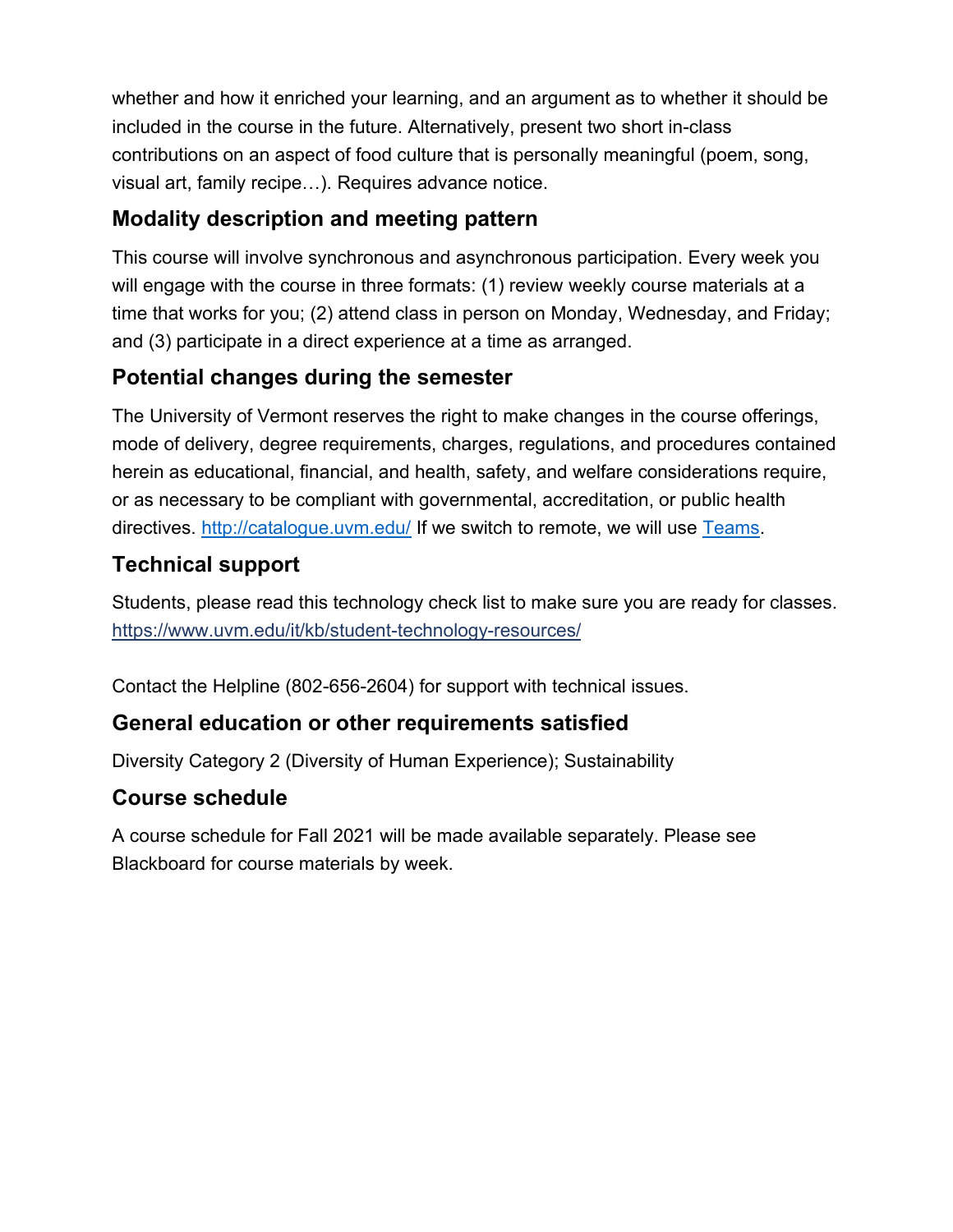## **Visual representation of the course**



## **Required platforms**

There are two required platforms for this course: Blackboard and Teams. Blackboard will be used weekly, and Teams will be used as needed or if the course modality switches to online/remote. Some videos and other required course materials may be presented via YouTube, Vimeo, and other outside websites. Links to these websites will be provided on Blackboard.

### **Attendance policy and classroom expectations**

UVM expects students, faculty, and staff to remain compliant with all COVID-19 recommendations and measures in place for UVM, the State of Vermont, and the City of Burlington. This includes following all rules regarding facial coverings when attending class and generally in indoor spaces. If you do not follow these guidelines, I will ask you to leave the class. If you forget your mask, you cannot enter the class and should go back and retrieve your mask. The [Code of Student Conduct](https://www.uvm.edu/sites/default/files/UVM-Policies/policies/studentcode.pdf) outlines policies related to violations of University policies that protect health and safety on campus.

### **Attendance and illness**

If a student will not be able to attend in-person classes for qualifying health reasons, Student Health Services (SHS) will send a notification to the appropriate student services office or designated staff member informing them of this along with the dates the student is unable to attend. The SHS notification will specify whether the request for flexibility is only around in-person class attendance or includes additional flexibility for assignments and tests because the student is too ill to participate. Students are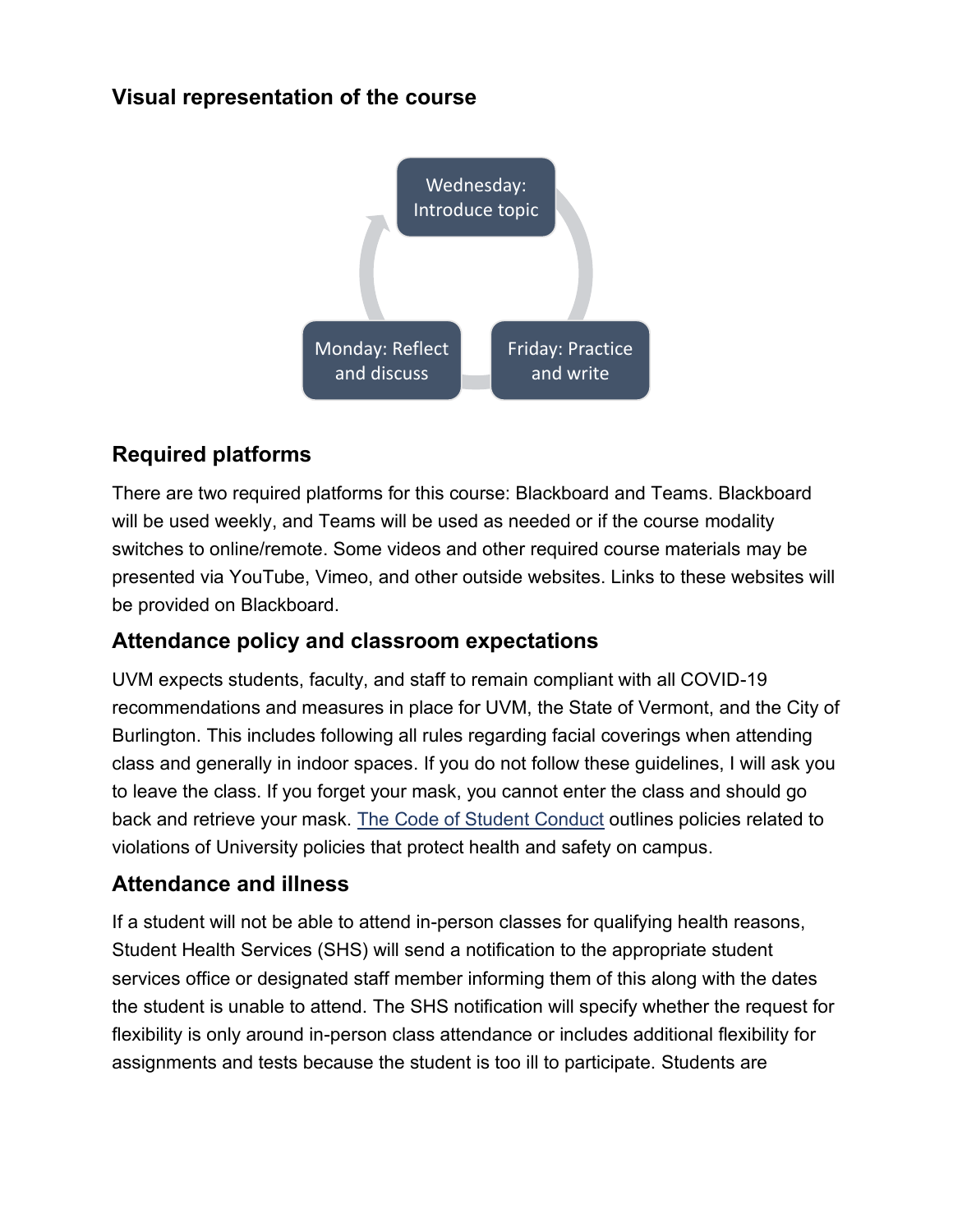responsible for working with their faculty to make up class content and work they miss due to a documented illness.

## **Promoting health and safety**

The University of Vermont's number one priority is to support a healthy and safe community:

**Center for Health and Wellbeing:**

<https://www.uvm.edu/health>

### **Counseling & Psychiatry Services (CAPS)**

Phone: (802) 656-3340

**C.A.R.E.** If you are concerned about a UVM community member or are concerned about a specific event, we encourage you to contact the Dean of Students Office (802- 656-3380). If you would like to remain anonymous, you can report your concerns online by visiting the Dean of Students website at<https://www.uvm.edu/studentaffairs>

## **Recording class sessions**

As needed, our class sessions may be audio-visually recorded for students in the class to refer back to, and for enrolled students who are unable to attend live. Students who participate with their camera engaged or utilize a profile image are agreeing to have their video or image recorded. If you are unwilling to consent to have your profile or video image recorded, be sure to keep your camera off and do not use a profile image. Likewise, students who un-mute during class and participate orally are agreeing to have their voices recorded. If you are not willing to consent to have your voice recorded during class, you will need to keep your mute button activated and communicate exclusively using the chat feature, which allows students to type questions and comments live.

## **Research and citation help**

For help selecting research topics, finding information, citing sources, and more, ask a librarian. The UVM Libraries are eager to help. You may ask questions by phone, email, chat, or text, or make an appointment for an individual consultation with a librarian.

Howe Library:<https://library.uvm.edu/askhowe> Dana Medical Library:<https://dana.uvm.edu/help/ask> Silver Special Collections Library:<https://specialcollections.uvm.edu/help/ask>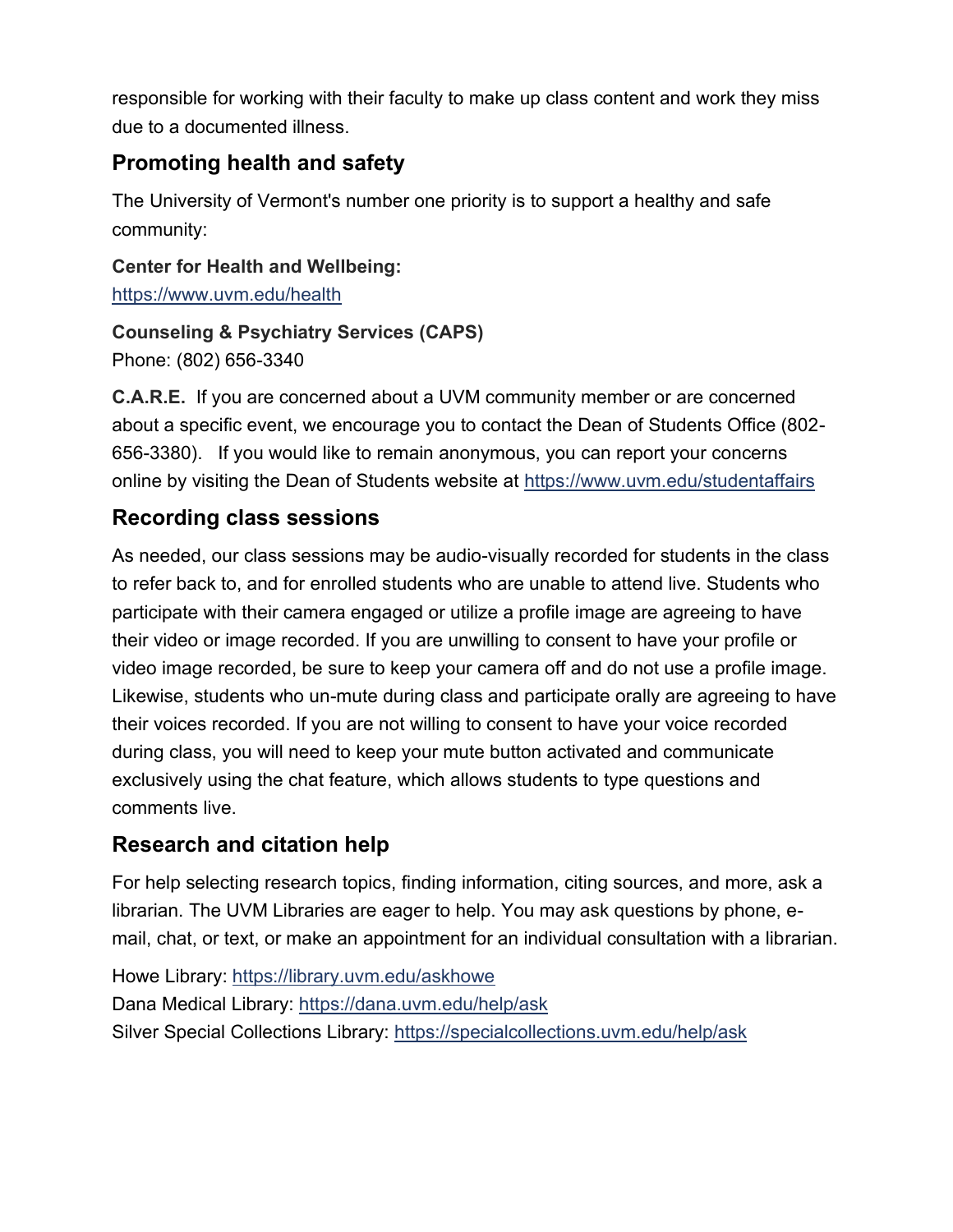## **Course evaluation**

All students are expected to complete an evaluation of the course at its conclusion. Evaluations will be anonymous and confidential, and the information gained, including constructive criticisms, will be used to improve the course.

## **Intellectual property statement / prohibition on sharing academic materials**

Students are prohibited from publicly sharing or selling academic materials that they did not author (for example: class syllabus, outlines or class presentations authored by the professor, practice questions, text from the textbook or other copyrighted class materials, etc.); and students are prohibited from sharing assessments (for example homework or a take-home examination). Violations will be handled under UVM's Intellectual Property policy and Code of Academic Integrity.

## **Student learning accommodations**

In keeping with University policy, any student with a documented disability interested in utilizing ADA accommodations should contact Student Accessibility Services (SAS), the office of Disability Services on campus for students. SAS works with students and faculty in an interactive process to explore reasonable and appropriate accommodations, which are communicated to faculty in an accommodation letter. All students are strongly recommended to discuss with their faculty the accommodations they plan to use in each course. Faculty who receive Letters of Accommodation with [Disability Related Flexible accommodations](https://www.uvm.edu/academicsuccess/forms/disability-related-flexibility-agreement) will need to fill out the Disability Related Flexibility Agreement. Any questions from faculty or students on the agreement should be directed to the SAS specialist who is indicated on the letter.

### **Contact SAS:**

A170 Living/Learning Center; 802-656-7753 [access@uvm.edu](mailto:access@uvm.edu) [www.uvm.edu/access](http://www.uvm.edu/access)

### **Important UVM Policies**

#### **Religious holidays**

Students have the right to practice the religion of their choice. If you need to miss class to observe a religious holiday, please submit the dates of your absence to me in writing by the end of the second full week of classes. You will be permitted to make up work within a mutually agreed-upon time.<https://www.uvm.edu/registrar/religious-holidays>